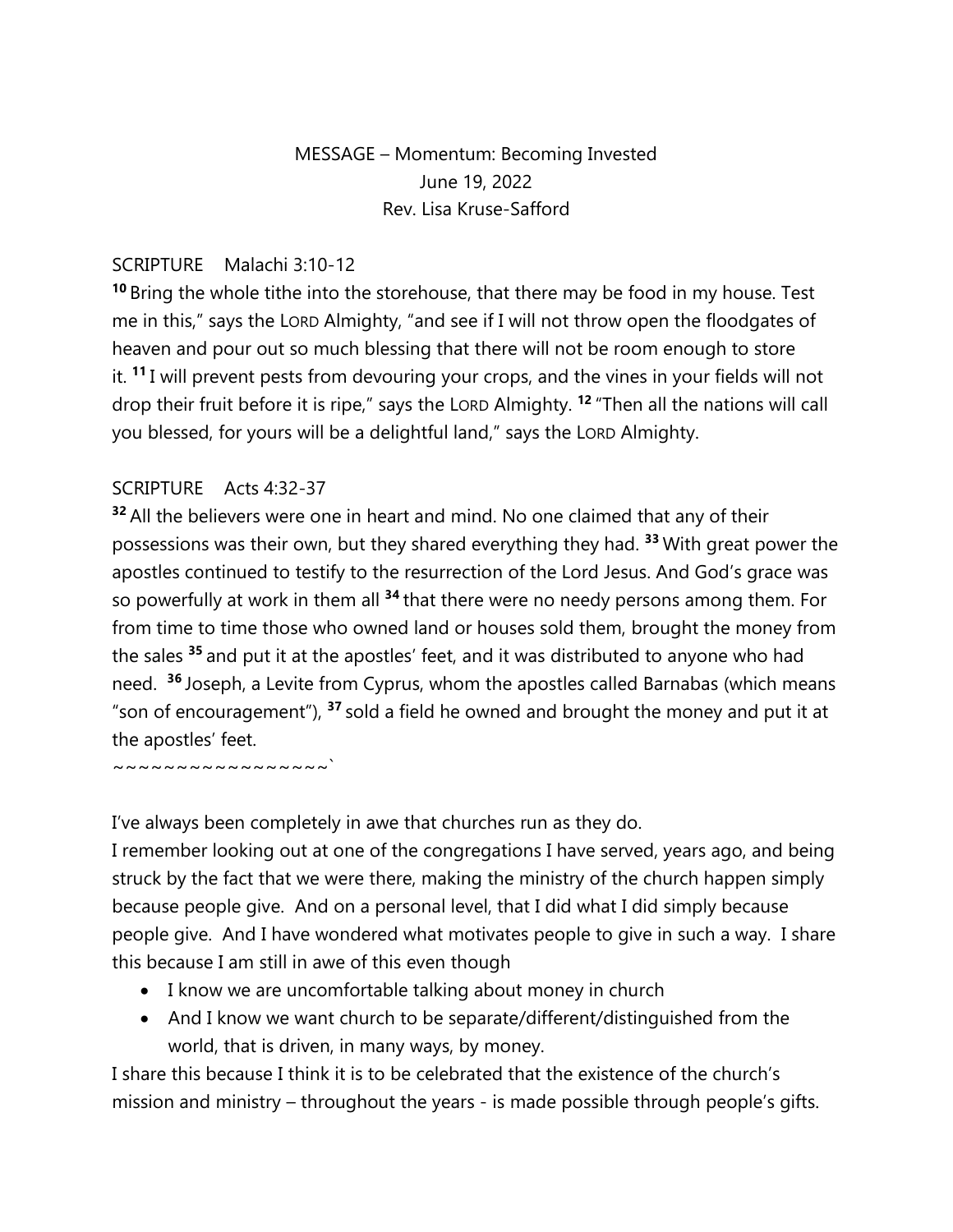The story in Acts gives such an incredible picture of how that was true in the early church. Some folks don't like this story because it sounds like communism….which of course, is a modern construct. Luke, who wrote Acts, wasn't promoting one form of economy over another.

Rather, he was recording how the common life of Christian faith took shape;

how the Spirit was working among people;

and how the Jesus message was creating something new in the world:

The existence of the church's mission and ministry back then, as it is today, was made possible through people's gifts. And I wonder about them as I do about you and all those I have served through the years: what motivates you to give in such a way?

## **Perhaps we give as an act of worship.**

## A heart of gratitude.

The biblical concept of the tithe traces its roots all the way back to Abraham – who gave 1/10 of his gains to Melchizedek, the high priest of Salem. Melchizedek blessed Abraham in a worship service that took place. Abraham and his people had gone out to battle to retrieve the people and goods that were taken captive by other area kings. The people captured included his nephew Lot. When their mission was accomplished and the people and goods rescued, the great high priest Melchizedek blessed Abraham. And Abraham gave Melchizedek 1/10 of what he had. (Genesis 14) Why did Abraham give? His generosity was a part of his worship experience.

## **Perhaps we give out of a sense of duty.**

## It's what we are supposed to do.

Years after Abraham, after his descendants were freed from slavery in Egypt, they were formed to be God's people. Their life as God's people was directed by the law. Part of that law included that they were to give a portion of their crops for the Lord's work. – Leviticus 27:30 "'A tithe of everything from the land, whether grain from the soil or fruit from the trees, belongs to the LORD; it is holy to the LORD.

Being dutiful can be what faithfulness looks like because when you tithe before making a plan with the rest of your money, your priority is a form of faithfulness. Faithfulness is a priority, not an afterthought. First fruits, not leftovers.

A shift to a mindset of "leftovers" is what Malachi was addressing…..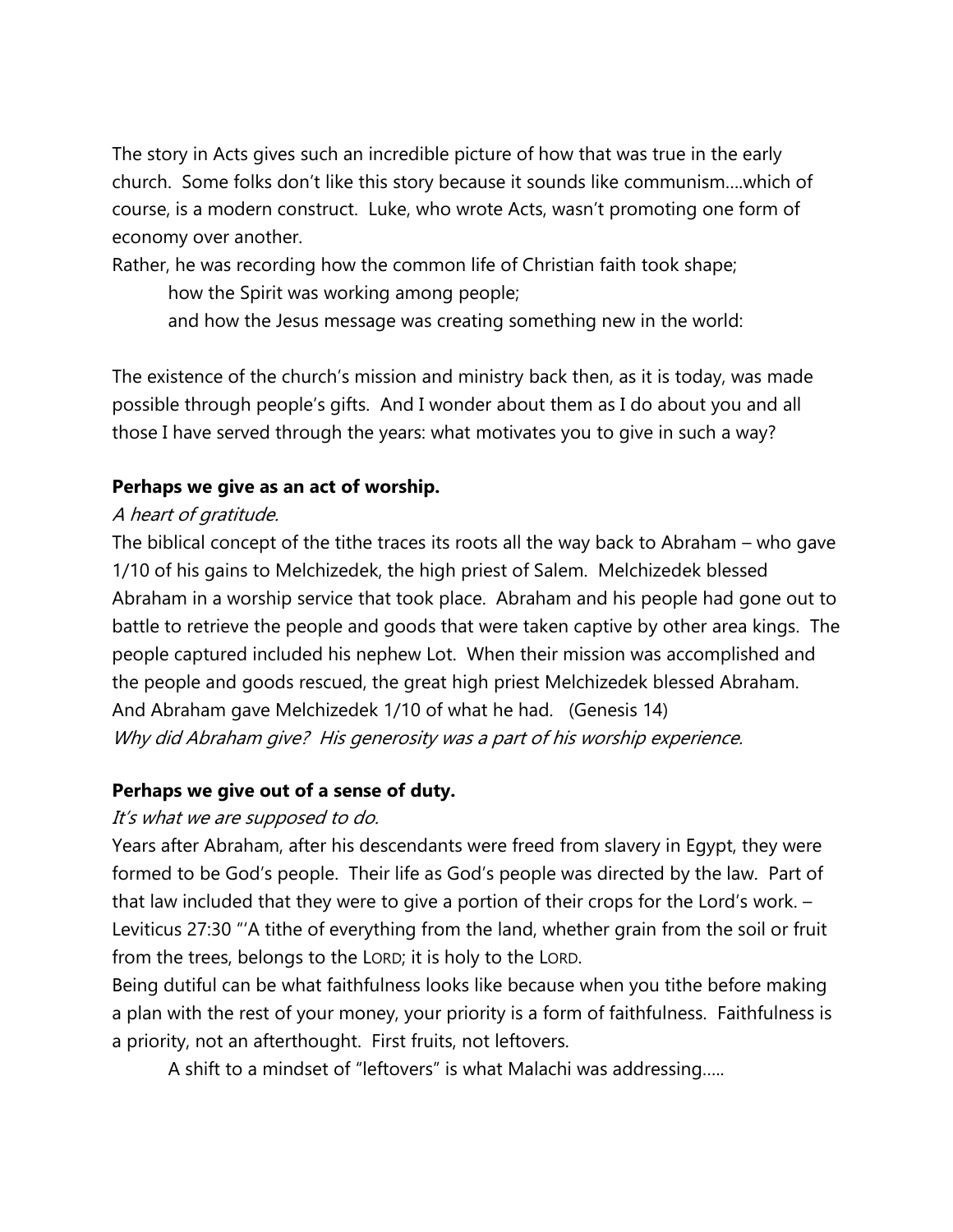#### **Perhaps we give in order to keep our lives and spirits balanced.**

Generosity keeps me from being self-consumed…

Do you get caught up in sale circulars? Facebook Marketplace? Thrifting? Shopping…looking for the next thing? Don't be surprised if you do….Consumerism is the American way of life, what the American dream is based on…. and it can completely overcome the human spirit.

As the great social commentator/comedian, George Carlin said, "Trying to be happy by accumulating possessions is like trying to satisfy hunger by taping sandwiches all over your body."

Ironically, we can be consumed by our material hungers. But generosity can save us from that.

Generosity helps us realign priorities.

Generosity steers us from the deadly sin of greed.

Generosity feeds our spirit where consumption cannot.

Generosity is a way to invest in our own spiritual lives as we are reminded to rely upon God to meet our needs.

## **Perhaps we give to be a part of a greater purpose than just ourselves.**

Giving can make us more aware of the needs of others.

This last week at VBS, children brought items & coins

Sure it was a bit of a competition, but through it they collected a lot of personal and cleaning items for the Friday Food Truck clients and they raised over \$1,000 to add to our giving to Ukraine, bringing the church's total to over \$23,000. Which makes us think of what the needs of the war-torn people of Ukraine are….

Through their giving, they became a part of something bigger than their own lives and needs.

Generosity makes us a part of something that is eternal that will live beyond our own lives on earth.....*what we give away can never be lost.* 

Responding to the needs of the people - was crucial to how Christianity took hold in people's hearts.

Yes, there was proclamation of Jesus' resurrection – that was the outward witness. But there was also the need for an internal witness – how people lived with each other embodied the new life in Christ. James wrote about this reality:

" **<sup>14</sup>** What good is it, my brothers and sisters, if someone claims to have faith but has no deeds? Can such faith save them? **<sup>15</sup>** Suppose a brother or a sister is without clothes and